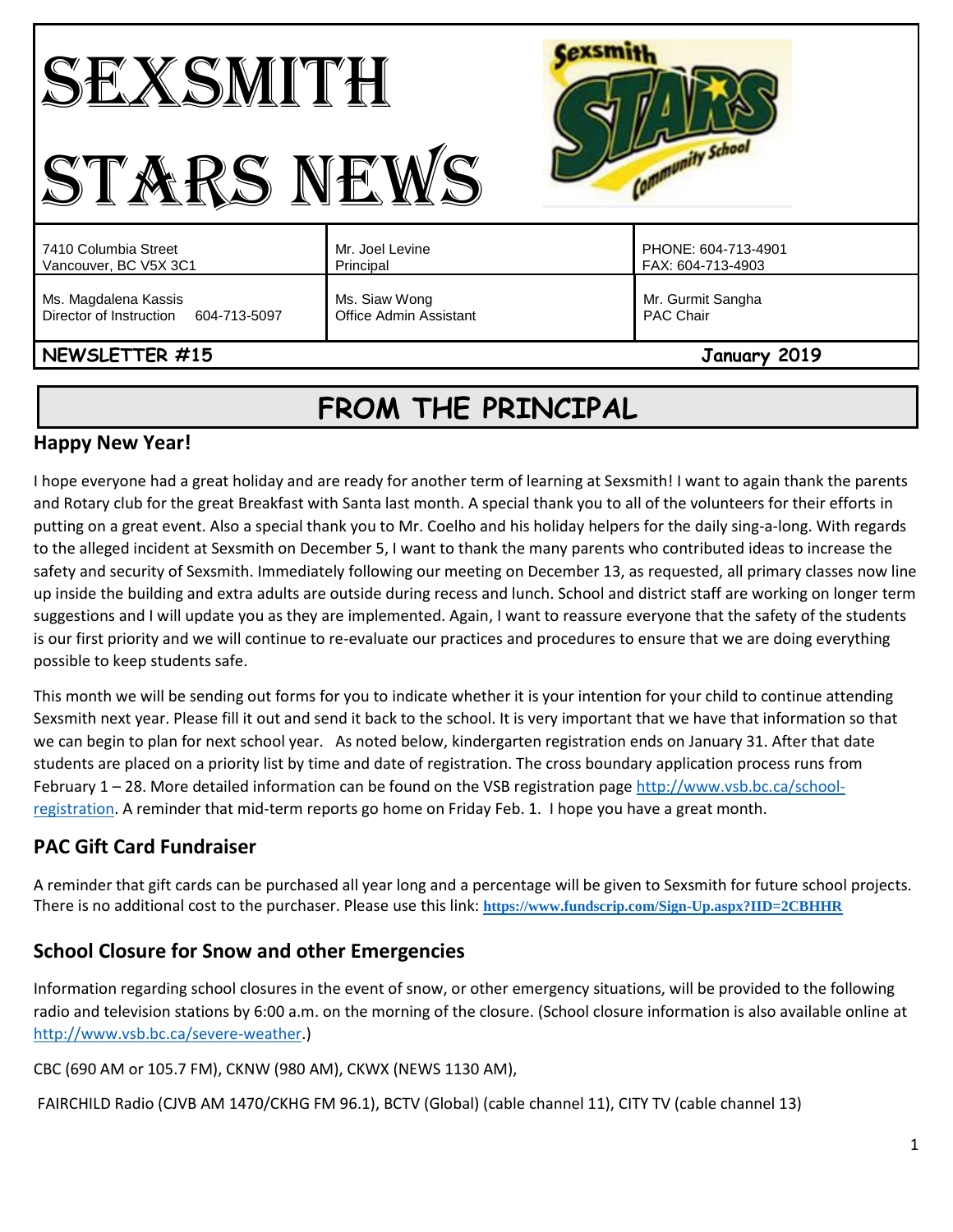# **Ongoing Pick Up and Drop Off Concerns**

**Some parents continue to utilize our parking lot to drop off and pick up students during the busy times of 9:00 and 3:00. Outside of these times it is not a concern but at the busy times the actions of these few parents creates an unsafe situation as there is limited space for cars to turn around and an increase in students in the area. Please do not go past the roundabout and do not park in the limited spots we have available for school staff.** 

# **PAC News**

The PAC meeting was held on Thursday December 6 at 6:30pm. Many parents attended. Minutes will be posted on the "Families" tab of the school website under "Parent Advisory Council". The next meeting is on **Thursday January 10** at 6:30pm in the library. All parents are welcome to attend**.** If you would like to contact PAC or volunteer to help out with a program please email [sexsmithvolunteers@gmail.com](mailto:sexsmithvolunteers@gmail.com)

# **Kindergarten Registration for 2019-20**



## **Kindergarten registration for children born in 2014 began on November 1st .**

All Kindergarten applicants are required to submit an application to their English catchment elementary school. This includes families who wish to apply for choice programs (French Immersion, Montessori, etc.) and/or a cross boundary placement.

The priority registration period for Kindergarten opens on **Thursday November 1st and closes at 4 pm on Thursday January 31st**. Students who submit an application within this priority period will be accommodated before late applicants. Applying for Kindergarten is a **2-Step process**:

Step 1: Completion of an online application form. (link available Nov. 1)

Step 2: Bringing supporting documentation, along with your child, to your neighbourhood English catchment school.

Supporting Documents Needed:

Proof of residence in Vancouver, Child's birth certificate, Immigration documentation (if applicable) Immunization records, Court Orders/Documents (if applicable)

## **Sexsmith Afterschool Winter Term Programs**

**Drawing Classes: Gr. 1-6 (Young Rembrandt)**

**Program Theme: Cartooning**

Thursdays, Jan 17 - Mar 7 @ 3:05 - 4:15PM Library Registration Methods: Online. <https://www.youngrembrandts.com/metrovancouver/view-classes-enroll.aspx>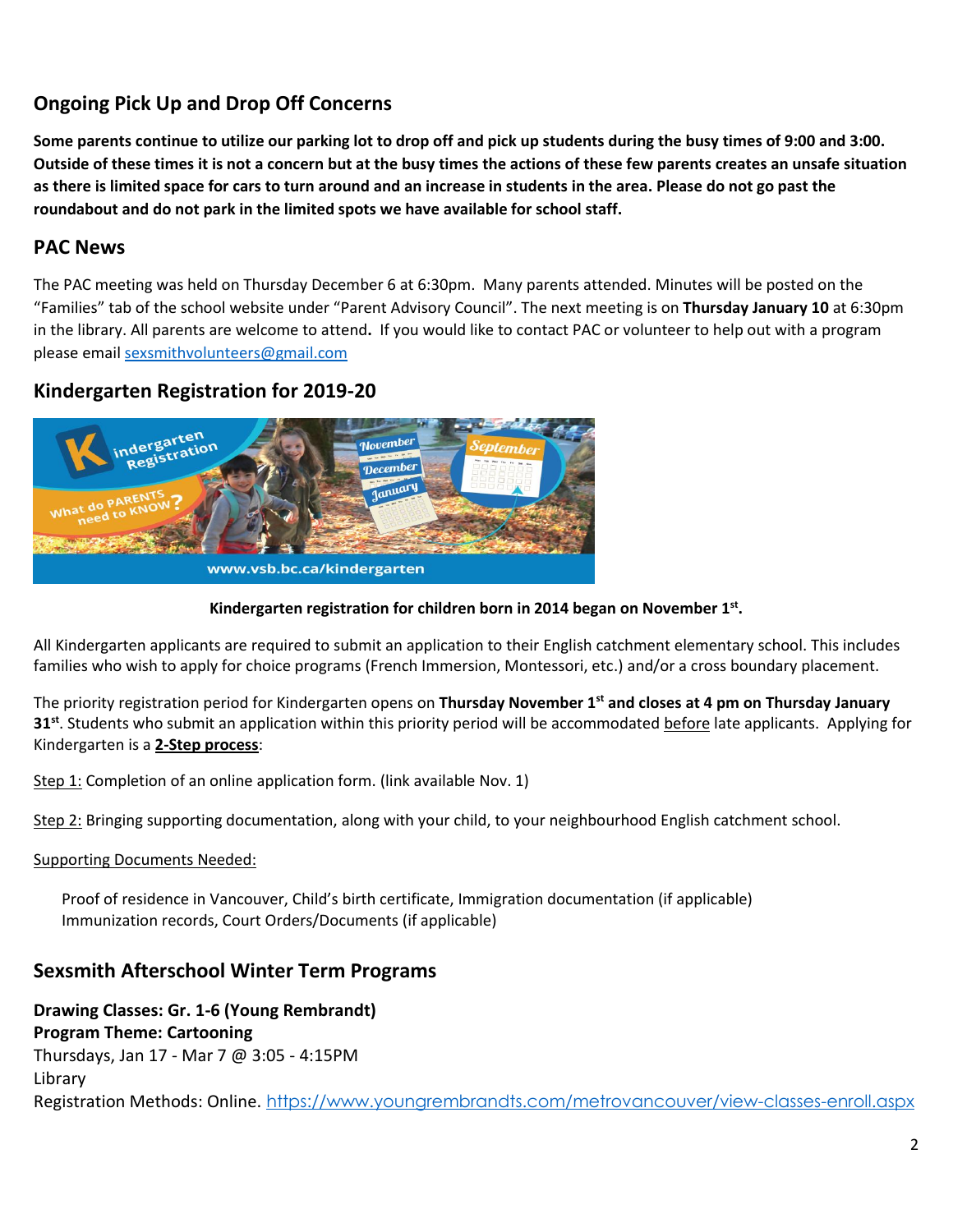#### **Moresports**

Fridays, Jan 11- Mar 15 (No Program Jan. 25 & Feb 15); GYM 3:00 - 4:00 - **Active Imagination Games: Gr. K-1**

4:00 - 5:00 - **Volleyball: Gr. 4-7**

Registration Methods:

- 1. **Phone:** Marpole-Oakridge Community Centre (604) 257-8180 ext.1
- **2. Online:**

**[https://ca.apm.activecommunities.com/vancouver/Activity\\_Search/192118](https://ca.apm.activecommunities.com/vancouver/Activity_Search/192118) [https://ca.apm.activecommunities.com/vancouver/Activity\\_Search/192124](https://ca.apm.activecommunities.com/vancouver/Activity_Search/192124)** \*Phone and Online registration will open on December 20\***(As of Dec. 21 Moresports program are full)**

# **JOIN US FOR A MAGICAL CHESS ADVENTURE FROM VANCOUVER CHESS SCHOOL!**

This comprehensive and progressive program allows students to learn how to play chess in the optimal manner by gradually increasing complexity. Within 1.5 class hour we will teach our students different chess concepts, solve a large variety of tactical exercises, play practice games and tournaments. In addition, our students can use a wide range of our own unique on-line resources and software for homework, class material and games.

|                         | <b>Why Chess?</b>                                       | <b>Program Dates</b>                                                          |
|-------------------------|---------------------------------------------------------|-------------------------------------------------------------------------------|
|                         | • Exercise both sides of your<br>brain                  | 9 Wednesdays, Jan 16 <sup>th</sup> - Mar<br>13 <sup>th</sup> . Join any time! |
|                         | • Enhance academic skills of<br>reading and mathematics | Time: $3 \text{ pm} - 4:30 \text{ pm}$                                        |
|                         |                                                         | Room: Library                                                                 |
|                         | • Improve your memory<br>and concentration              | Program Fees: \$15 per class                                                  |
|                         |                                                         | paid in full upon registration                                                |
|                         | Boost your creativity and<br>problem-solving skills     | Registration                                                                  |
| <b>Before&amp;After</b> | • Develop long term planning                            | Register online at                                                            |
| <b>School Chess</b>     | and foresight                                           | http://www.vanchess.ca/groups<br>->Vancouver->Chess in Schools -              |
| Program                 | • Foster critical thinking and life                     | > J.W. Sexsmith ES                                                            |
|                         | skills                                                  |                                                                               |